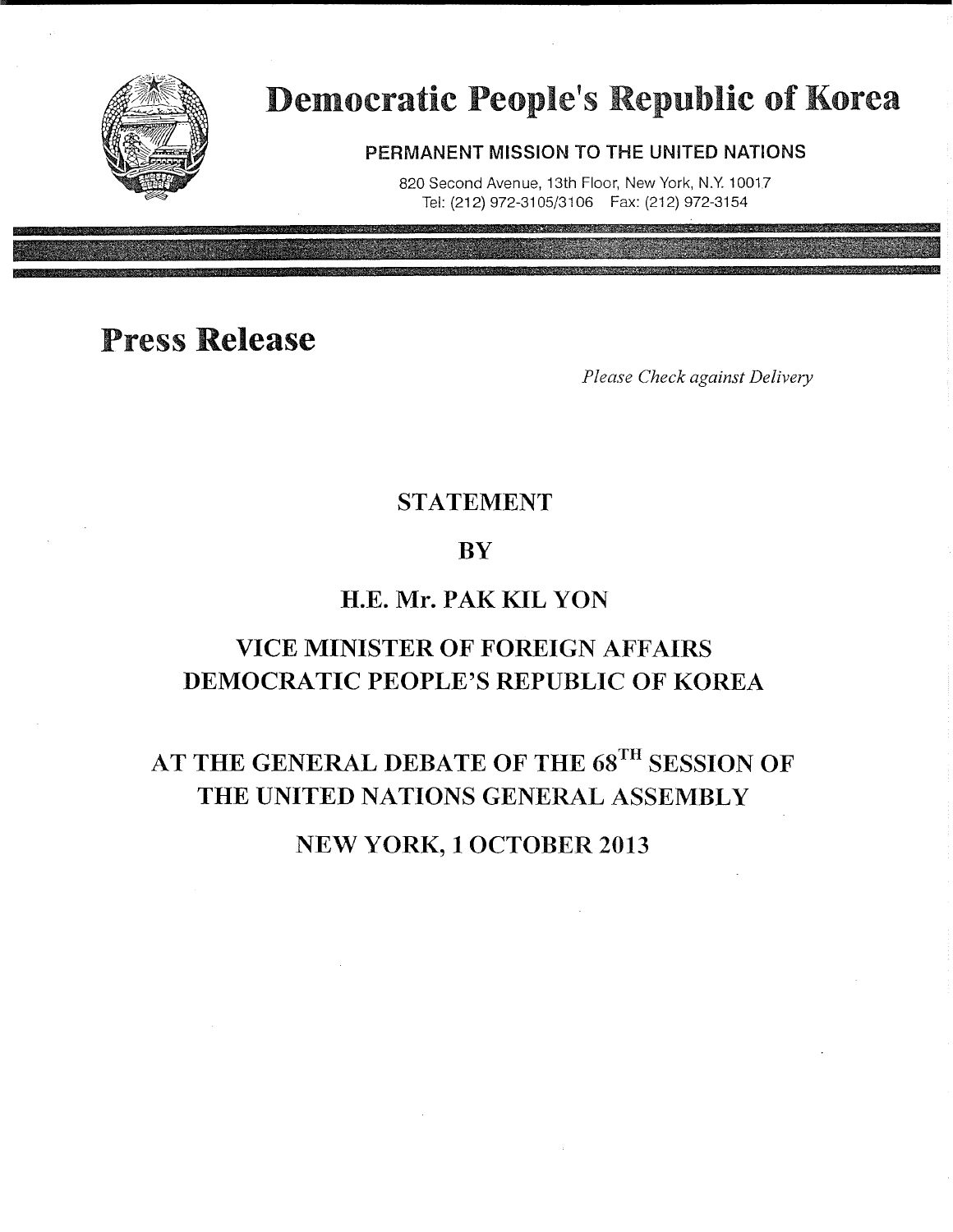$\label{eq:2.1} \mathcal{L}(\mathcal{L}^{\mathcal{L}}_{\mathcal{L}}(\mathcal{L}^{\mathcal{L}}_{\mathcal{L}})) = \mathcal{L}(\mathcal{L}^{\mathcal{L}}_{\mathcal{L}}(\mathcal{L}^{\mathcal{L}}_{\mathcal{L}})) = \mathcal{L}(\mathcal{L}^{\mathcal{L}}_{\mathcal{L}}(\mathcal{L}^{\mathcal{L}}_{\mathcal{L}})) = \mathcal{L}(\mathcal{L}^{\mathcal{L}}_{\mathcal{L}}(\mathcal{L}^{\mathcal{L}}_{\mathcal{L}}))$ 

 $\label{eq:2.1} \begin{split} \mathcal{L}_{\text{max}}(\mathcal{L}_{\text{max}}) = \mathcal{L}_{\text{max}}(\mathcal{L}_{\text{max}}) \mathcal{L}_{\text{max}}(\mathcal{L}_{\text{max}}) \mathcal{L}_{\text{max}}(\mathcal{L}_{\text{max}}) \mathcal{L}_{\text{max}}(\mathcal{L}_{\text{max}}) \mathcal{L}_{\text{max}}(\mathcal{L}_{\text{max}}) \mathcal{L}_{\text{max}}(\mathcal{L}_{\text{max}}) \mathcal{L}_{\text{max}}(\mathcal{L}_{\text{max}}) \mathcal{L}_{\text{max}}(\mathcal{L}_{\text{max$  $\label{eq:2.1} \mathcal{L}=\frac{1}{2}\int_{\mathbb{R}^3}\left(\mathcal{L}(\mathbf{r},\mathbf{r})-\mathcal{L}(\mathbf{r},\mathbf{r})\right)\mathcal{L}(\mathbf{r},\mathbf{r})\mathcal{L}(\mathbf{r},\mathbf{r})\mathcal{L}(\mathbf{r},\mathbf{r})\mathcal{L}(\mathbf{r},\mathbf{r})\mathcal{L}(\mathbf{r},\mathbf{r},\mathbf{r})\mathcal{L}(\mathbf{r},\mathbf{r},\mathbf{r},\mathbf{r})\mathcal{L}(\mathbf{r},\mathbf{r},\mathbf{$ 

 $\mathcal{L}^{\mathcal{L}}$  and the set of the set of the set of the set of the set of the set of the set of the set of the set of the set of the set of the set of the set of the set of the set of the set of the set of the set of the

 $\label{eq:2.1} \mathcal{L}(\mathcal{L}^{\mathcal{L}}_{\mathcal{L}}(\mathcal{L}^{\mathcal{L}}_{\mathcal{L}}(\mathcal{L}^{\mathcal{L}}_{\mathcal{L}}(\mathcal{L}^{\mathcal{L}}_{\mathcal{L}}(\mathcal{L}^{\mathcal{L}}_{\mathcal{L}}(\mathcal{L}^{\mathcal{L}}_{\mathcal{L}}(\mathcal{L}^{\mathcal{L}}_{\mathcal{L}}(\mathcal{L}^{\mathcal{L}}_{\mathcal{L}}(\mathcal{L}^{\mathcal{L}}_{\mathcal{L}}(\mathcal{L}^{\mathcal{L}}_{\mathcal{L}}(\mathcal{L$  $\label{eq:2.1} \mathcal{L}(\mathcal{L}(\mathcal{L}))=\mathcal{L}(\mathcal{L}(\mathcal{L}))=\mathcal{L}(\mathcal{L}(\mathcal{L}))=\mathcal{L}(\mathcal{L}(\mathcal{L}))=\mathcal{L}(\mathcal{L}(\mathcal{L}))=\mathcal{L}(\mathcal{L}(\mathcal{L}))=\mathcal{L}(\mathcal{L}(\mathcal{L}))=\mathcal{L}(\mathcal{L}(\mathcal{L}))=\mathcal{L}(\mathcal{L}(\mathcal{L}))=\mathcal{L}(\mathcal{L}(\mathcal{L}))=\mathcal{L}(\mathcal{L}(\mathcal{L}))=\mathcal{L}(\mathcal{L}(\$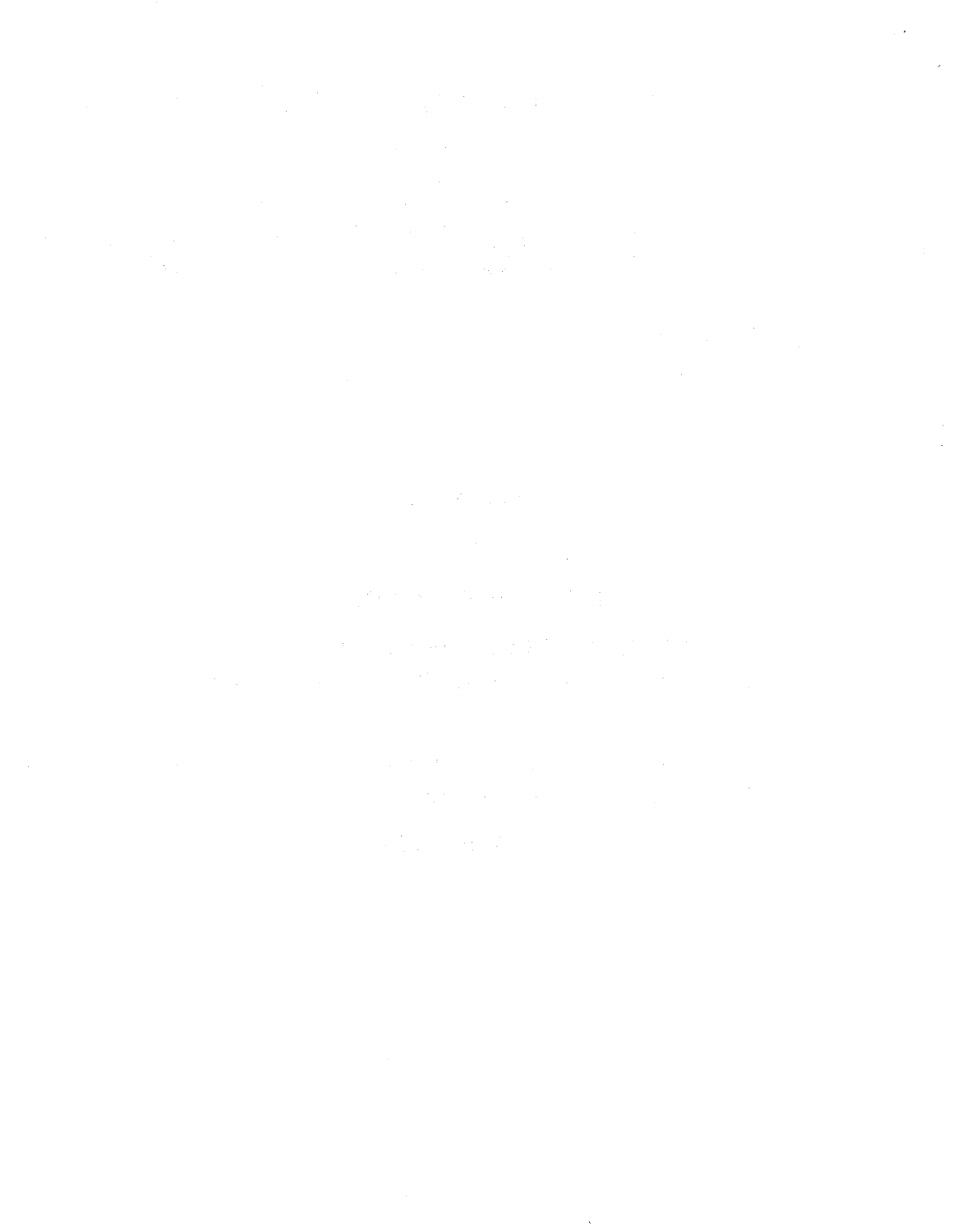Mr. President,

Allow me, first of all, on behalf of the delegation of the Democratic People's Republic of Korea (DPRK), to congratulate Mr. John William Ashe on your election as the president of the 68<sup>th</sup> Session of the UN General Assembly. I am convinced that your able leadership will bring this session to a success.

Mr. President,

The UN Millennium Summit held in the year 2000 advanced peace and security, sustainable development, protection and promotion of human rights, as the three key objectives of UN activities.

Ever since the inception of the United Nations, humankind has been aspiring to build a new peaceful world free from war and at the same time to achieve common prosperity and development based on cooperation among member states.

This aspiration, however, is yet far from coming true even after the change of a century and the passage of its first decade.

High-handedness and arbitrariness are getting ever more rampant in international relations. Infringement of sovereignty, interference into internal affairs and regime change continue to go unabated under the pretexts of "non-proliferation" and "human rights protection", for which the UN organization is being abused.

Confrontation among forces of different interests, states and civilizations, and wars large and small, keep taking place in different parts of the world, severely damaging the credibility of the United Nations whose primary mission is to ensure peace and security.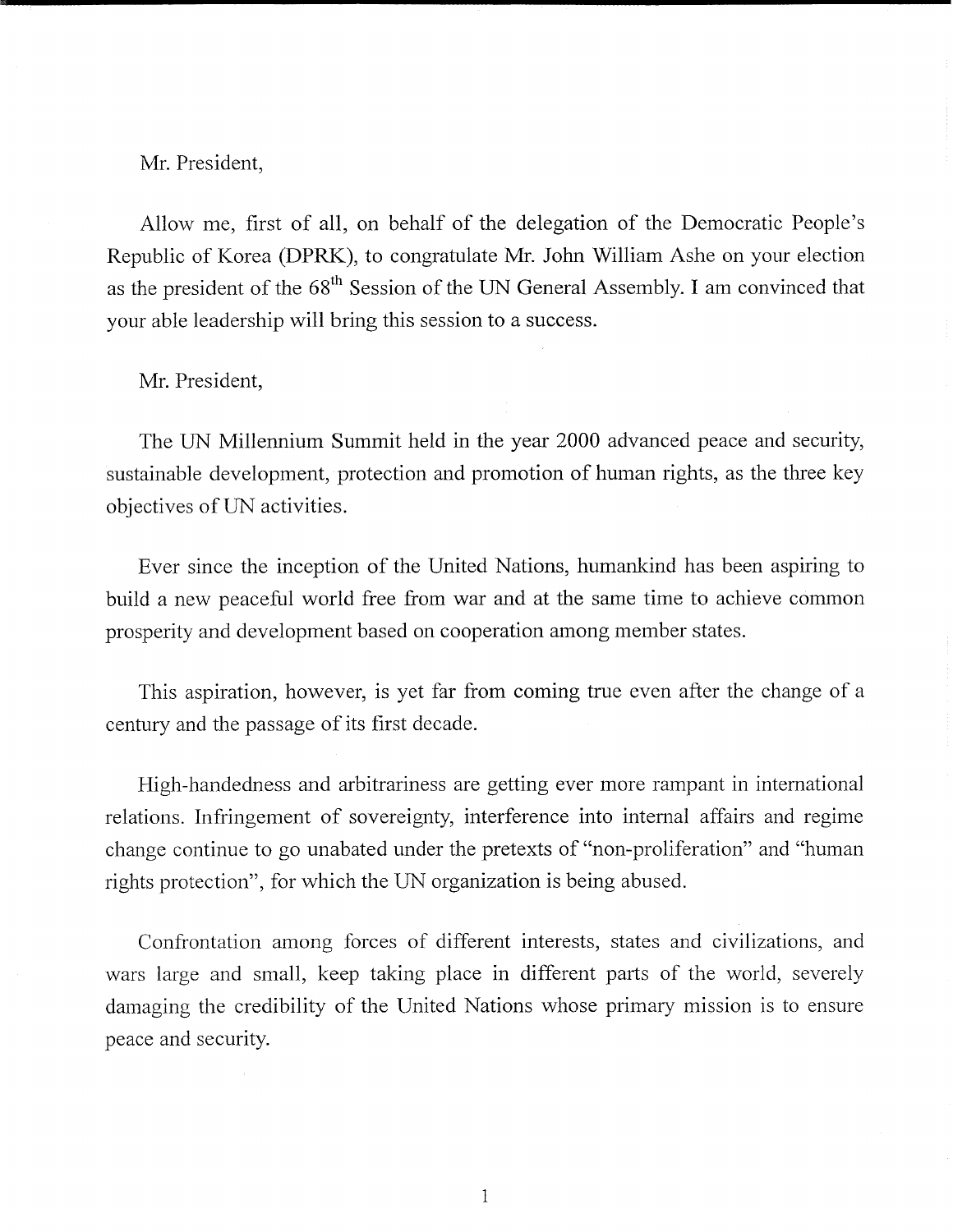These developments clearly demonstrate that sustainable development and real protection of human rights are beyond imagination as long as there is no peace and security ensured as stipulated in the UN Charter.

A specific state's high-handedness and arbitrariness undermining peace and security should be rejected in international relations with a view to achieve genuine cooperation and development among countries, based on sovereign equality.

Unjust intervention, pressure and use of force, what is unfolding in Syria in the form of infringements of its sovereignty and territorial integrity further breaching peace and stability, should not be allowed in any case, and the US blockades against Cuba should be brought to an end at the earliest possible date.

It is the unanimous demand of the international society to completely eliminate all nuclear weapons and to build a nuclear weapon free world through nuclear disarmament.

As agreed upon at the high-level meeting on nuclear disarmament held during the current session on the initiative of the NAM, nuclear disarmament negotiations should commence without further delay to work on universal instruments legally codifying the negative security assurances and the prohibition of use of nuclear weapons, among others.

"Post-2015 Development Agenda; Setting the Stage" has been chosen as the theme of the current session and this fact highlights the importance of sustainable development for world peace and common prosperity.

We are left with less time before the year 2015, the final year for attaining the Millennium Development Goals including poverty reduction in particular. However, to our regret, the international efforts in this regard have not produced due results.

2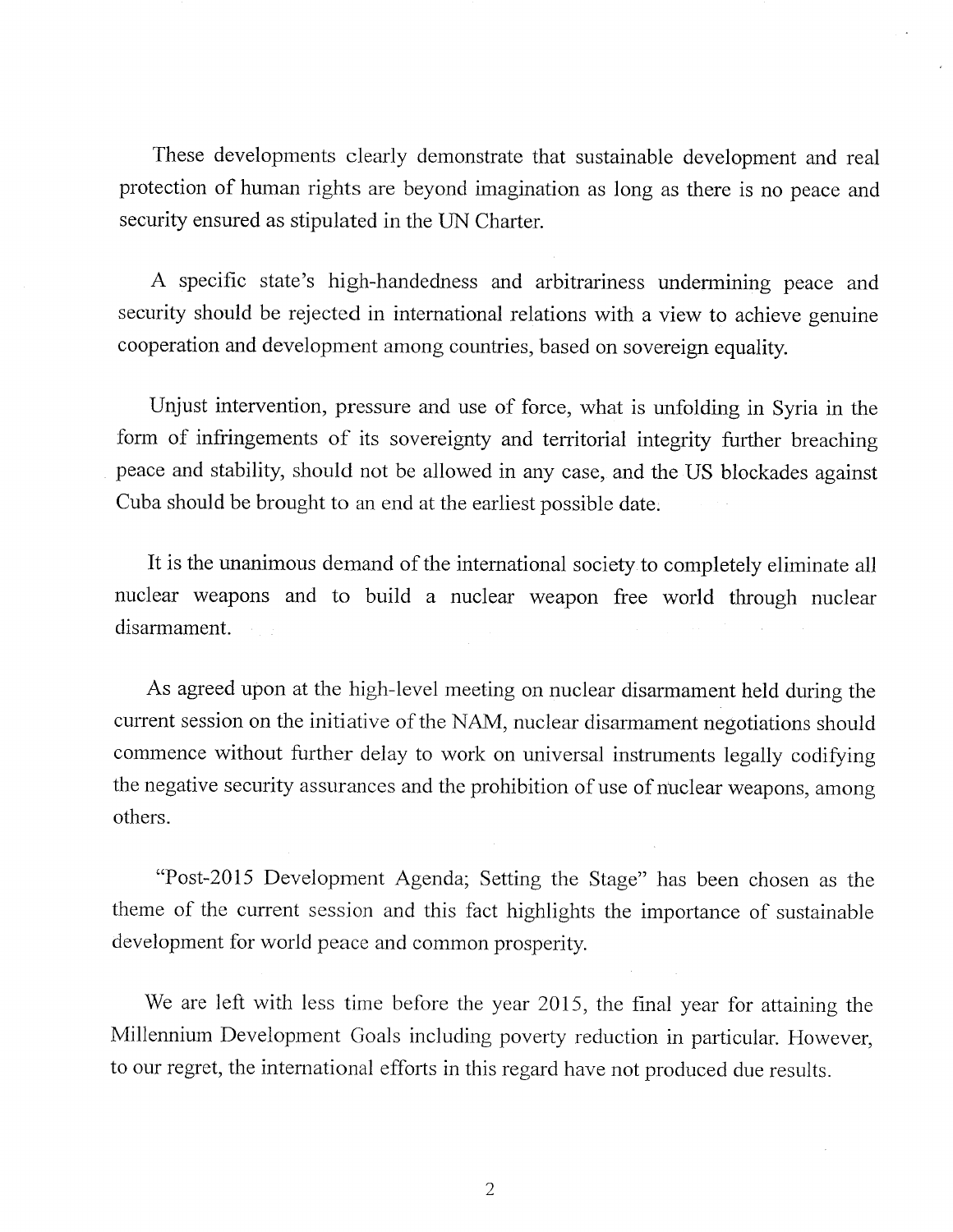In identifying and successfully attaining post-2015 goals for sustainable development, practical measures need to be taken to address such issues as establishing fair international economic relations, transferring environmentally sound technology to developing countries and strengthening financial support.

Despite international efforts for human rights protection and promotion, high-handedness and double standards are becoming ever more undisguised in the UN human rights fora, targeting developing countries selectively as before.

Politicization, selectivity and double standards should be put to an end in the UN human rights fora, and no one should be able to justify or allow the continued situation where the human rights situations of selected countries are either called into question or simply ignored in accordance with the political purpose and interests of the West and the western standard values.

The United Nations reform is becoming an issue that brooks no further delay for attaining the above mentioned major goals of UN activities in the new century,.

In addressing key international issues, the UN General Assembly should be empowered to have the final say as it represents the general will of the entire membership, and particularly, the UN Security Council resolutions affecting peace and security such as sanctions and use of force should be made effective only under the authority and approval of the UN General Assembly.

The instances of the UNSC being abused by a certain state as a tool of its strategic interests should never go unchallenged.

Under the manipulation of the United States, the forcible adoption last January of the unfair %anctions resolution" was conducted by making an issue of our legitimate satellite launch for peaceful purposes, what was conducted as recognized by international law, and it represents a typical example of how and for what purpose the power of the UN Security Council is being abused.

3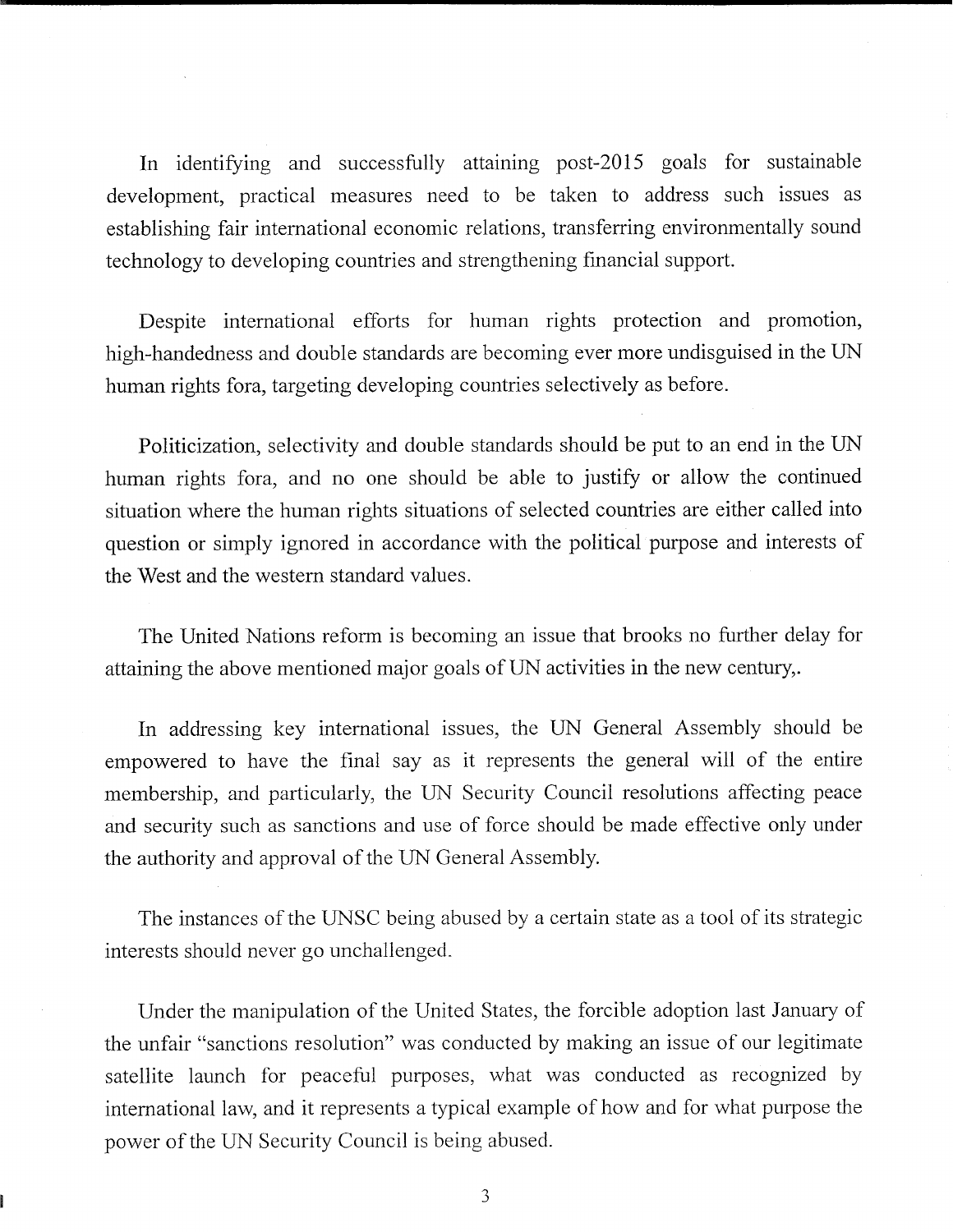The UN Security Council reform which is the key component of the UN reform should be undertaken on the basis of principles of ensuring accountability, transparency and impartiality in its activities and ensuring full representation of developing countries in its composition.

Mr. President,

Today in the Democratic People's Republic of Korea, the entire people are engaged in an all-out campaign to build a thriving socialist state in the nearest possible future under the wise leadership of the dear respected Marshal KIM JONG UN.

The dear respected Marshal KIM JONG UN, the supreme leader of our people gives continuous on-the-spot guidance across all parts of the country, giving right direction and innovative ways for speeding up the economic construction and improvement of people's livelihood.

Practical measures are being taken one after another to revitalize the overall national economy, bringing about successes in the fields of economic development and betterment of people's welfare.

Nothing is more precious than stable and peaceful environment for the DPRK Government and the Korean people who established the building of an economic power and the improvement of people's livelihood as the general objective of the government.

Though our efforts for peaceful development are confronted with grave challenges, the Korean people will surely bring about earlier day of final victory by advancing with full confidence and optimism, united single-heartedly around the dear respected Marshal **KIM JONG UN** and under his wise leadership.

 $\overline{4}$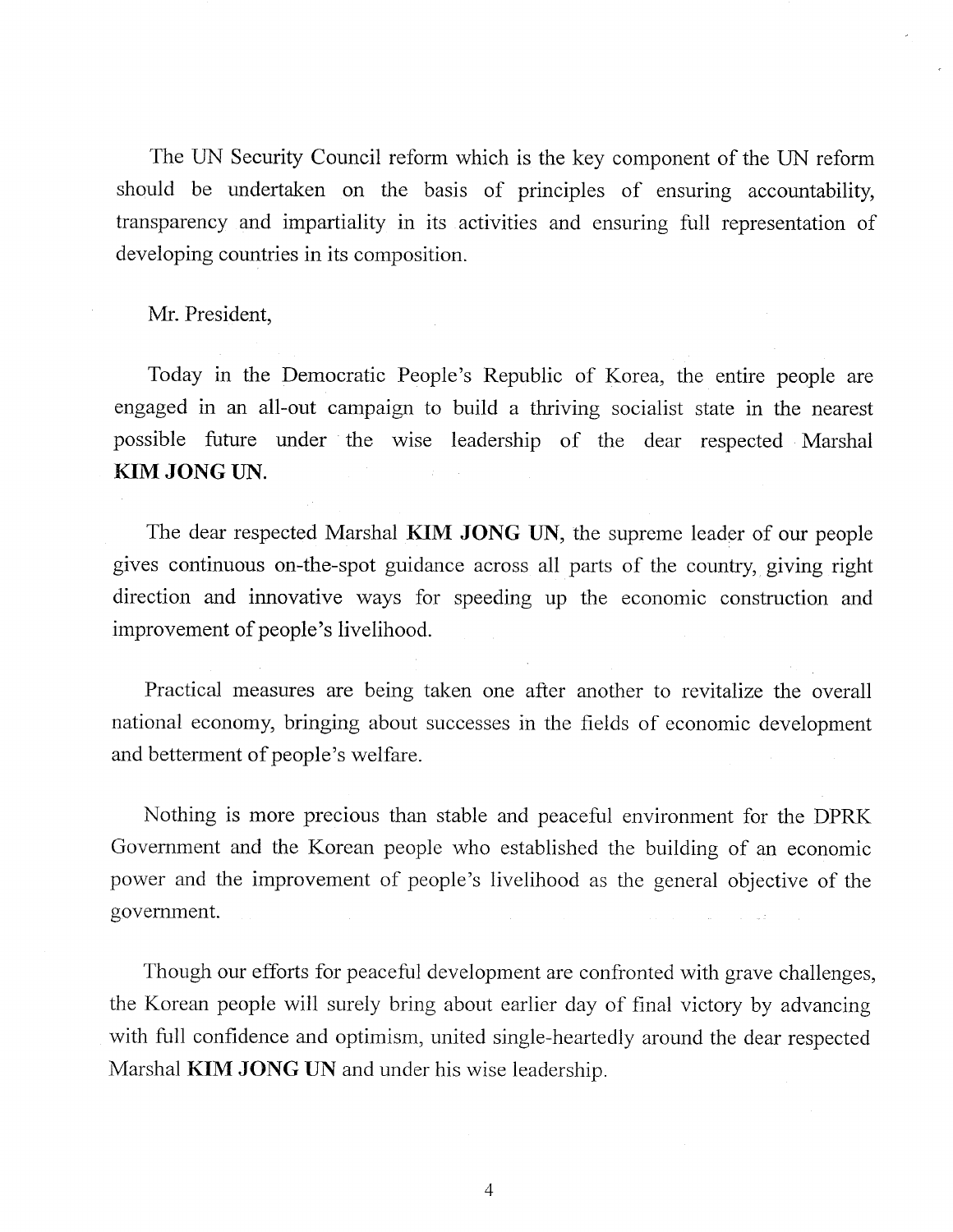#### Mr. President,

60 years have passed since the end of the gunfire of fierce 3-year-long war and the signing of the Armistice Agreement in the Korean peninsula in the last century.

Yet, a mechanism that guarantees peace fails to be in place, as a result of which the unstable situation of neither war nor peace continues on the Korean peninsula.

With an aim of militarily dominating the northeast Asia with the Korean peninsula as a stepping stone, the United States, having designated the DPRK as its first attack target, beefs up its military presence in south Korea and its vicinity and on the other hand, stages a series of war exercises against the DPRK every year with massive builds up of hundreds of thousands of troops and modem military equipments, thus aggravating confrontation and tension without letup.

The "United Nations Command", the outdated legacy of the Korean War, continues to serve the US military strategy by abusing the name of the United Nations.

The "UN Command", which has nothing to do with the United Nations, is ceaselessly conducting military actions threatening the Korean peninsula and its surrounding area in the name of the UN under the baton of the US. This shows that the resolution adopted by the General Assembly at its  $30<sup>th</sup>$  session calling for dissolution of the "UN Command" remains simply a sheet of document and also signifies to what extent the credibility of the United Nations has been undermined.

The repeated vicious cycle of mounting tension on the Korean peninsula has its roots in the hostile policy of the US on the DPRK.

The United States designated the DPRK with different ideology and system as its enemy from the very first day of its foundation and has been refusing to recognize its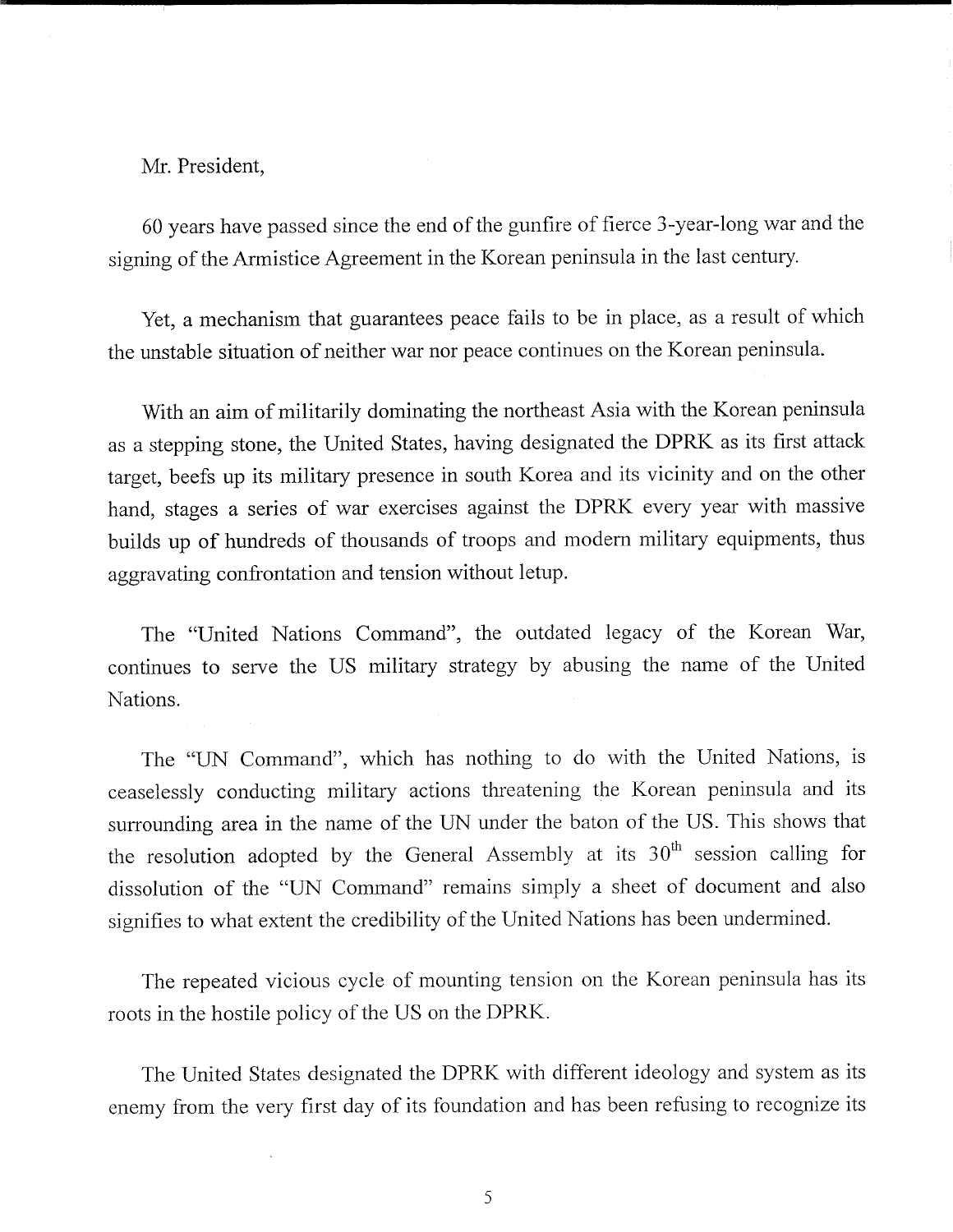sovereignty and imposing all sorts of sanctions, pressures and military threats on the DPRK for more than half a century.

The only way to ensure lasting peace on the Korean peninsula is to bring the US hostile policy to an end.

The United States should abolish its hostile policy by beginning from, among other things, respecting the sovereignty of the DPRK, replacing the Armistice Agreement with a peace mechanism dismantling the "UN Command" with no further delay and lifting all sanctions and military threats.

The DPRK remains consistent in its stand and effort to put an end to the tension on the Korean peninsula by peaceful means through dialogue and negotiations, and contribute to ensuring peace and security in the region.

For genuine peace and easing tension on the Korean peninsula, we are making every possible effort with maximum patience.

Reunifying the country is a long-cherished desire and the most pressing task of the Korean nation.

Entering the new century, the north-south summit meetings were held on two occasions with joyful enthusiasm of all the fellow countrymen, adopting the June 15 North-South Joint Declaration and October 4 Declaration and thus providing a milestone for reconciliation, collaboration and reunification between the north and south of Korea.

Thanks to the active and generous efforts of the DPRK, a window of opportunity for north-south relations improvement has been opening up after a long period of deadlock. However, outdated confrontational approach is coming up against the same fellow countrymen by the south Korean authorities, thus creating the danger of driving the relations back into destructive stage again.

6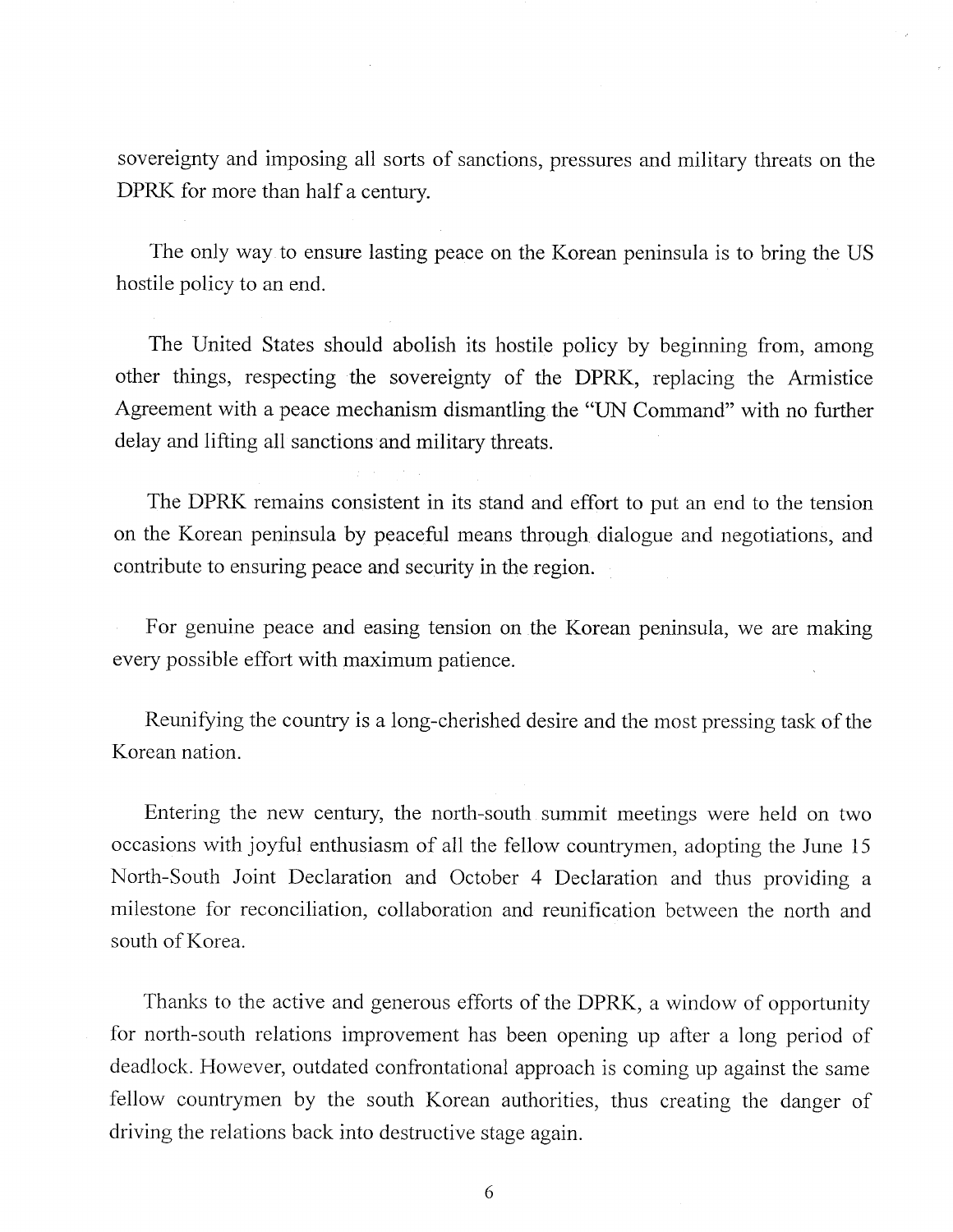As clarified by the June 15 Joint Declaration and October 4 Declaration, the only way to achieve peaceful reunification of the country and to open the way forward for the nation is to promote dialogue and cooperation between the north and south of Korea by joining hands in the spirit of"the Korean nation itself".

We will work, hand in hand, with anyone who truly wants reunification, reconciliation and prosperity of the nation and strive for accomplishing the historic cause of national reunification by the concerted efforts of the nation under the banner of the June 15 Joint Declaration and October 4 Declaration.

Mr. President,

In conclusion the DPRK will continue to strengthen and develop friendly and cooperative relations with all the UN member states, place the situation of the Korean peninsula under stable management as a member of the international community and make a full exercise of its responsibility and role in ensuring world peace and common prosperity of the humankind, pursuant to its foreign policy of ideals; independence, peace and friendship.

Thank you.